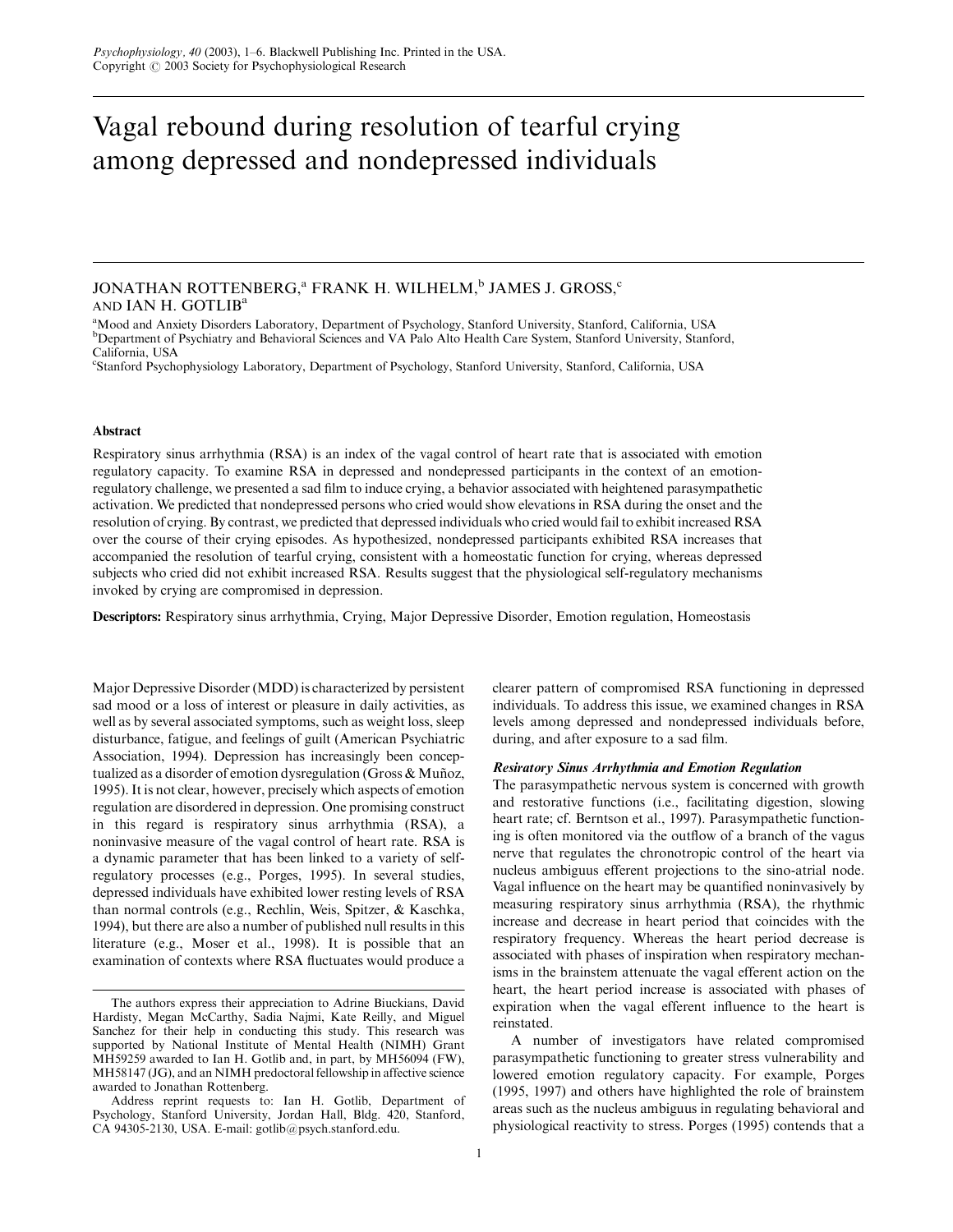reduction in RSA reflects deficient regulatory capacity over both attentional and emotional systems. For example, infants who exhibited deficient modulation of RSA were found to exhibit behavioral problems as preschoolers (Porges, Doussard-Roosevelt, Portales, & Greenspan, 1996). In older children, low RSA has also been related to both internalizing and externalizing psychopathology (Pine et al., 1998).

#### RSA and Major Depressive Disorder

Findings concerning the nature of the association between RSA and clinical depression are mixed. For example, several investigators have found that depressed patients have lower RSA than do nondepressed controls (e.g., Carney et al., 1995; Rechlin et al., 1994). Consistent with these findings, there is also evidence that successful treatment of depression is associated with increases in RSA (e.g., Balogh, Fitzpatrick, Hendricks, & Paige, 1993; but see also Schultz, Anderson, & van de Borne, 1997). In contrast, however, Moser et al. (1998) found that although depressed subjects exhibited higher heart rates than did nondepressed controls, they were not characterized by lower RSA. In fact, other researchers have also reported no differences in RSA between depressed subjects and nondepressed controls under baseline conditions (e.g., Lehofer et al., 1997; Yeragani, Pohl, Balon, & Ramesh, 1991).

One possible explanation for the conflicting findings regarding RSA in depression involves the concept of fluctuation in RSA. It is now well established that RSA levels fluctuate with changes in psychological and behavioral states (e.g., Grossman & Svebak, 1987). Indeed, it appears that the magnitude of fluctuation in RSA levels may provide an important index of difficulties in self-regulation. For instance, anxious individuals have been found to exhibit less change in RSA than do their nonanxious counterparts during and after emotion challenges (e.g., Cohen et al., 2000; Lyonfields, Borkovec, & Thayer, 1995), suggesting that anxiety is accompanied by deficits in autonomic flexibility. RSA modulation has not yet been examined in depressed persons, and it is possible that clearer evidence of compromised RSA functioning in depression would be obtained by probing RSA when strong emotions are evoked.

#### The Present Study

In the present study, we elicited tearful crying in depressed and nondepressed participants and examined the course of RSA changes associated with this behavior. Several factors motivated the selection of tearful crying for study. First, crying is well known to be a potent signal of organismic distress (Darwin, 1873). Indeed, theorists have argued that crying functions to alleviate distress by motivating the self to action (Tomkins, 1963) or by motivating others to engage in prosocial behaviors (Cornelius, 1997). Second, excessive crying in depressed persons has been noted in clinical contexts (cf. Beck, Rush, Shaw, & Emery, 1979) and may be reflective of the high levels of distress that are seen in this disorder. The Diagnostic and Statistical Manual for Mental Disorders (DSM-IV; American Psychiatric Association, 1994) also includes crying behavior as a characteristic of depressed persons, though other observers have noted that severely depressed individuals may not exhibit this pattern (e.g., Patel, 1993). Our third motivation to examine crying is that this behavior is known to be associated with changes in physiological functioning. For example, crying is associated with increased activation of the sympathetic branch of the autonomic nervous system (Gross, Frederickson, & Levenson,

1994). Importantly, the onset of psychogenic crying is parasympathetically mediated. More specifically, the innervation of the lacrimal gland indicates that parasympathetic fibers of the seventh cranial nerve provide a principal stimulus for the reflex secretion of tears (Werb, 1983). Although it has been assumed that crying also leads to changes in systemic parasympathetic activation (Gross et al., 1994), the nature, precise timing, and the detectability of these changes at target sites such as the sino-atrial node of the heart are all unknown.

Whether and how crying raises systemic parasympathetic tone is also an important theoretical question in light of psychological theories that have considered crying behavior to be functional and beneficial in reducing tension (e.g., Efran & Spangler, 1979; Sadoff, 1966; for a review, see Cornelius, 1997). To date, laboratory measurements of the acute physiological consequences of crying have been inconsistent with the view that crying performs cathartic or homeostatic functions (e.g., electrodermal activity during crying is increased; Kraemer & Hastrup, 1988). It is worth noting, however, that investigators have not measured the physiological aftereffects of crying, and it is possible that the physiological sequalae of crying episodes might reveal evidence of homeostatic functions for crying. Of course, RSA measures are especially important in this regard, given the strong conceptual relationship between RSA and organismic homeostasis.

The present study was designed to examine RSA changes that accompany crying in depressed and nondepressed individuals. Crying was induced by the presentation of a sad film, and the fluctuations in RSA that accompanied the onset and the resolution of crying episodes were measured. We addressed two questions in this study: (1) Do nondepressed individuals exhibit increased parasympathetic activation coincident with the onset and/or resolution of crying episodes? (2) Is evidence of compromised parasympathetic functioning observed when crying is provoked in depressed individuals? We predicted that: (a) crying among nondepressed participants would be accompanied by increases in RSA during the film and postfilm periods; and (b) crying among depressed participants would not be associated with increases in RSA for either period.

## Method

## **Participants**

Twenty-five depressed and 31 nondepressed nonpsychiatric control participants took part in the study. All depressed participants met DSM-IVcriteria for Major Depressive Disorder using the Structured Clinical Interview for DSM-IV Axis I (SCID-I; First, Spitzer, Gibbons, & Williams, 1995). All participants were female, fluent English speakers, and were between the ages of 18 and 60 (depressed age:  $M = 31.7$ ,  $SD = 10.2$ ; nondepressed age:  $M = 33.5$ ,  $SD = 11.0$ ;  $t(54) < 1$ . None of the depressed participants was taking psychotropic medications at the time of testing. All participants provided written informed consent and were paid \$25 per hour. Nondepressed participants were interviewed using the same general and medical criteria that were used for the depressed participants. In addition, they were interviewed to exclude those with lifetime diagnoses of any Axis-I disorder.

# Film Stimuli

The cry-eliciting film was 170 s in length and depicted a boy who was distraught at the death of his father (Gross & Levenson,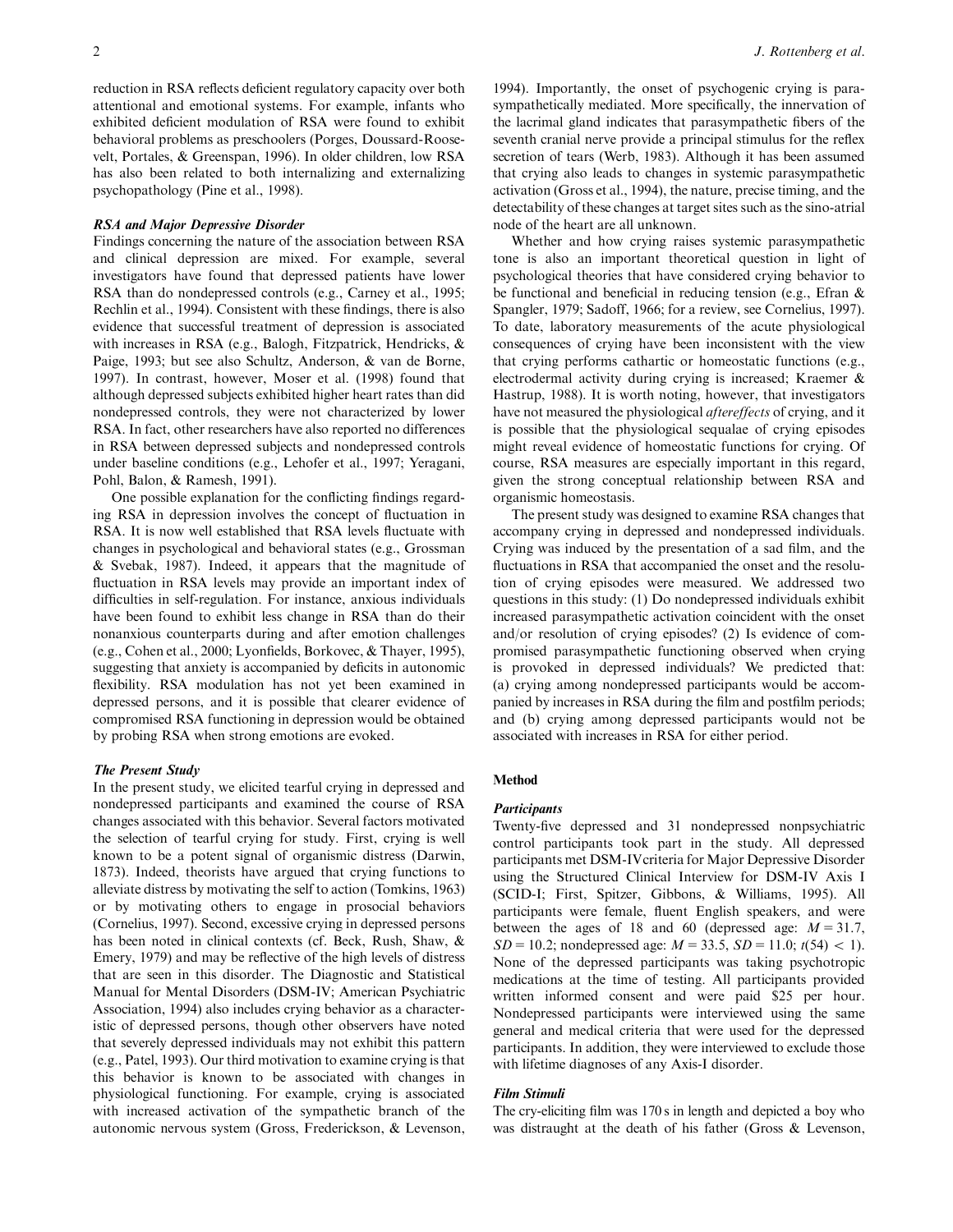1995). A second film was used to provide a neutral baseline period. This film lasted 60 s and depicted coastal landscape scenery.

# Equipment

Films and instructions were presented on a 20-in. television monitor at a viewing distance of 1.75 m. An SA Instruments 12-channel bioamplifier was used to condition physiological responses. Signals were sampled at 400 Hz using a Data Translation 3001 PCI 12-bit 16-channel analog to digital converter.

#### Measures

Behavioral. A remotely controlled camera positioned behind darkened glass unobtrusively videotaped participants. Crying was judged to be present when three independent raters agreed that a participant displayed visible tears in at least one eye. In addition, crying duration was coded by recording the time of cry onset (when tear presence began) and cry offset (when observable tears were not present). Reliabilities for cry onset and cry offset were  $\alpha = .71$  and  $\alpha = .70$ , respectively.

Physiological. (1) An electrocardiogram was recorded using Beckman miniature electrodes, placed in a bipolar configuration on opposite sides of the participant's chest. The heart period (HP) was calculated as the interval (in milliseconds) between successive R waves. (2) Two channels of respiration were measured with inductive plethysmography bands (Ambulatory Monitoring, Ardsley, NY) placed around the chest and abdomen. Calibration against fixed volume bags was accomplished by the least-squares method. Respiratory rate and tidal volume were calculated breath-by-breath using customized programs.

# Procedure

Participants were assessed individually. They were greeted and were then positioned in a comfortable chair facing a video monitor in a quiet, well-furnished laboratory room and connected to physiological monitoring devices. The viewing of the sad film was preceded by a number of experimental tasks not reported here. Immediately prior to viewing the sad film, participants viewed the 60-s neutral film. Participants were simply instructed to watch each film carefully. The sad film was followed by a 90-s postfilm period, during which participants were instructed to sit comfortably.

# Data Reduction

A customized computer program written in MATLAB (Wilhelm, Grossman, & Roth, 1999) was used for computation of RSA. The beat-by-beat values of HP were edited for outliers due to artifacts or ectopic myocardial activity, linearly interpolated, and converted into instantaneous time series with a resolution of 4 Hz. HP time series were linearly detrended, and the power spectral densities derived for each period using the Welch algorithm, which ensemble averages successive periodograms (overlapping 256-point segments were Hanning windowed and subjected to fast Fourier transform, and estimates of power were adjusted to account for attenuation produced by the Hanning window). RSA was computed by summing power spectral density values over the frequency band associated with respiration (0.15–0.50 Hz), and resulting values were normalized using the natural logarithm. Period averages for physiological measures were computed for three epochs: baseline, sad film, and postfilm.

#### **Results**

# Statistical Analysis

The primary between-subjects variables were depression status (depressed, nondepressed) and cry status (criers, noncriers). The within-subject variable was time (baseline, film, postfilm). Our primary analysis was a three-way repeated-measures analysis of variance (ANOVA) conducted on RSA. In this analysis, a significant interaction of depression status, cry status, and time would indicate that the parasympathetic changes induced by depressed and nondepressed crying were divergent in their course. Where appropriate, p values were corrected for nonsphericity using the Greenhouse–Geisser  $\varepsilon$ .

#### Crying Behavior

Crying behavior was elicited in 20 participants (36%). Of those who cried, 8 were nondepressed (26% of this group), and 12 were depressed (48% of this group). The two groups of criers cried for a similar amount of time in both the film and postfilm periods (sad-film period: 93.6 s depressed vs. 101.3 s nondepressed,  $t(18)$ <1; postfilm period: 45.3 s depressed vs. 42.8 s nondepressed,  $t(18)$  < 1). In all 20 cases, crying was judged to have resolved before the end of the postfilm period.

## RSA

The three-way (Depression Status  $\times$  Cry Status  $\times$  Time) repeated measures ANOVA conducted on RSA yielded a significant main effect only for time,  $F(2,51) = 11.33$ ,  $p < .001$ ,  $\varepsilon$  = .883. This main effect was subsumed, however, by the predicted three-way interaction of cry status, depression status, and time,  $F(2,51) = 4.16$ ,  $p < .05$ ,  $\varepsilon = .883$ . To examine this interaction, we conducted separate two-way ANOVAs (Cry Status  $\times$  Time) for the depressed and the nondepressed participants. The interactions of cry status and time for the depressed and nondepressed participants are plotted in Figure 1. This interaction was significant for the nondepressed participants,  $F(2,28) = 7.65, p < .005, \varepsilon = .929$ , but not for the depressed participants,  $F(2,22) < 1$ , indicating that the effects of crying on RSA varied as a function of time only for the nondepressed participants.

To examine this significant two-way interaction for the nondepressed participants, we conducted one-way ANOVAs (by time) separately for nondepressed criers and noncriers. The effect for time was significant for nondepressed criers,  $F(2,6) = 12.65, p < .005, \varepsilon = .739$ , but not for nondepressed noncriers,  $F(2,19) = 2.64$ ,  $p > .05$ ,  $\varepsilon = .967$ . Follow-up paired t tests indicated that this significant effect for time was due to the nondepressed criers exhibiting higher levels of RSA in the postfilm period than in both the sad-film,  $t(7) = 4.12$ ,  $p < .005$ , and the baseline,  $t(7) = 3.67$ ,  $p < .01$ , periods, which did not differ significantly from each other,  $t(7) < 1$ . In fact, this pattern was observed in all 8 nondepressed criers. In sum, consistent with both hypotheses, compared to their noncrying counterparts, nondepressed participants who cried exhibited increased RSA coincident with the resolution of crying, whereas crying had no impact on RSA among depressed individuals.

# The Physiological Context of RSA Differences

To understand the broader physiological context of the RSA effects observed among the nondepressed participants, we conducted analyses on heart rate, respiration rate, and tidal volume. Means and standard deviations for these data, broken down by cry status and time are depicted in Table 1 (depressed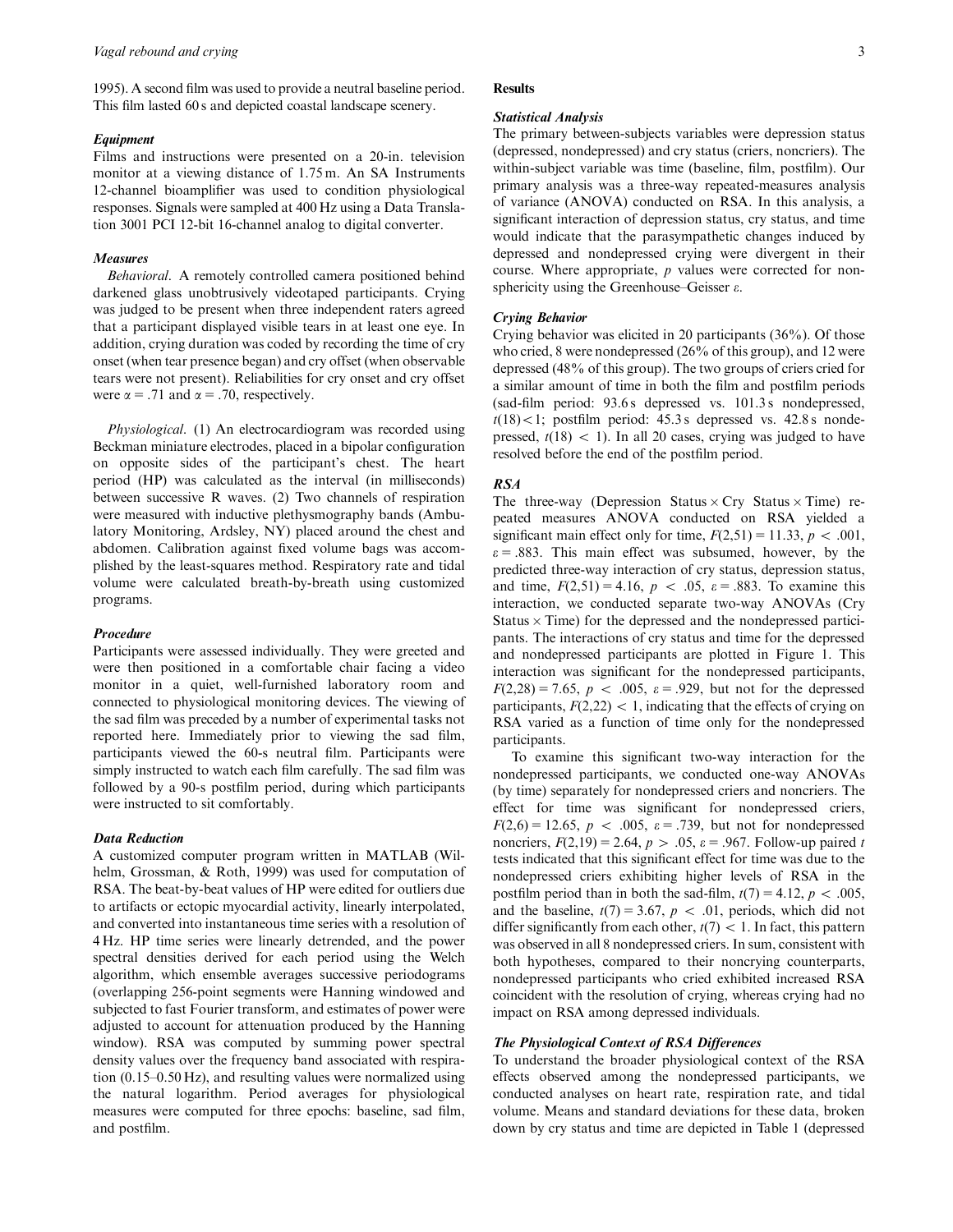

Figure 1. RSA means and standard errors for each experimental epoch, broken down by diagnosis and cry group.

participants are included in the table for comparative purposes).<sup>1</sup> Because crying onset has been associated with heart rate acceleration in previous work (Gross et al., 1994), we wished to examine whether crying among the nondepressed participants in response to a sad film led to cardiac acceleration in the present study. Relatedly, we wished to examine whether heart rate acceleration among the nondepressed criers—presumably due to increased sympathetic drive to the heart—was reversed during resolution of crying, as would be expected if parasympathetic activation overrode sympathetic influences on the heart (Berntson et al., 1997). To examine heart rate reactivity, we computed change scores for the film and postfilm epochs by subtracting prefilm from film and postfilm heart rate values. We then contrasted the heart rate reactivity of the nondepressed criers with the reactivity of the nondepressed noncriers.

As expected, during the sad film, criers exhibited greater cardiac acceleration than did noncriers (criers:  $M = 2.51$ ,  $SD = 3.50$ ; noncriers:  $M = -1.90$ ,  $SD = 2.35$ ;  $t(29) = 4.03$ ,  $p < .001$ ). The two groups no longer differed during the postfilm period,  $t(29) = 1.33$ ,  $p > .05$ , a pattern consistent with a vagal braking of heart rate among participants who cried. It is important to note, however, that criers did not exhibit cardiac deceleration during the postfilm period in an absolute sense; in fact, criers had higher heart rates during the postfilm period than they did at baseline (mean increase = 3.42,  $t(7) = 4.48$ ,  $p < .005$ ). This evidence of cardiac acceleration among the criers suggests that crying led to strong sympathetic drive to the heart during both the film and postfilm periods, which was only partially counteracted by increased vagal outflow to the heart in the postfilm period.

Analysis of respiratory parameters is also important to a more complete understanding of our RSA effects. It is well known that RSA is affected by within-subject/between-task variation in respiratory rate and tidal volume (e.g., Grossman, Karemaker, & Wieling, 1991). For example, crying has been found to be associated with respiratory changes, such as slowed respiration rate (Gross et al., 1994), that might independently lead to

increases in RSA. Consequently, it was critical that we examine whether changes in respiratory parameters might account for the increased RSA during crying resolution among the nondepressed participants. A two-way (Cry Status  $\times$  Time Epoch) repeated measures ANOVA conducted on respiratory rate yielded a main effect for time epoch,  $F(2,27) = 20.68$ ,  $p < .001$ ,  $\varepsilon = .964$ , which was qualified by a significant interaction of cry status and time,  $F(2,27) = 3.61$ ,  $p < .05$ ,  $\varepsilon = 0.964$ . Follow-up one-way ANO-VAs by cry status conducted separately for the three time epochs indicated that crying was associated with a tendency towards slower respiratory rates during the sad film,  $F(1,28) = 3.49$ ,  $p = .07$ , but not during the other epochs (prefilm period:  $F(1,28)$ )  $<$  1; postfilm period:  $F(1,28) = 1.65, p > .15$ ). A similar analysis of tidal volume for these participants yielded only a main effect for time epoch,  $F(2,27) = 19.02$ ,  $p < .001$ ,  $\varepsilon = .941$ ; neither the main effect for cry status  $F(1,28) = 3.47$ ,  $p > .05$ , nor the Cry Status  $\times$  Time interaction,  $F(2,27) = 1.68$ ,  $p > .05$ ,  $\varepsilon = .941$ , was significant. Paired  $t$  tests conducted to examine the effect for time revealed that the tidal volumes in each experimental epoch differed significantly from one another (all  $ps < .05$ ), with the largest tidal volumes occurring during the postfilm period, followed by the baseline period tidal volumes, followed by the film-period tidal volumes. Finally, RSA analyses were repeated using respiratory rate and tidal volume as changing covariates. The pattern of results was unaffected, indicating that the elevated levels of RSA among nondepressed criers were mediated vagally, and were not simply respiratory artifacts.

## Discussion

Based on previous literature indicating abnormalities in RSA among depressed individuals, and on work suggesting that diminished self-regulatory capacity may be related to a lack of RSA responding when strong emotions are invoked, we hypothesized that the elicitation of tearful crying would reveal evidence of compromised parasympathetic functioning among depressed individuals. As we predicted, whereas tearful crying was associated with significant increases in RSA among nondepressed participants, crying had no impact on RSA among depressed participants. In fact, these differences in RSA functioning between depressed and nondepressed persons emerged only

<sup>1</sup> Exploratory repeated measures ANOVAs yielded no main effects or interactions involving diagnostic group for any of these three variables.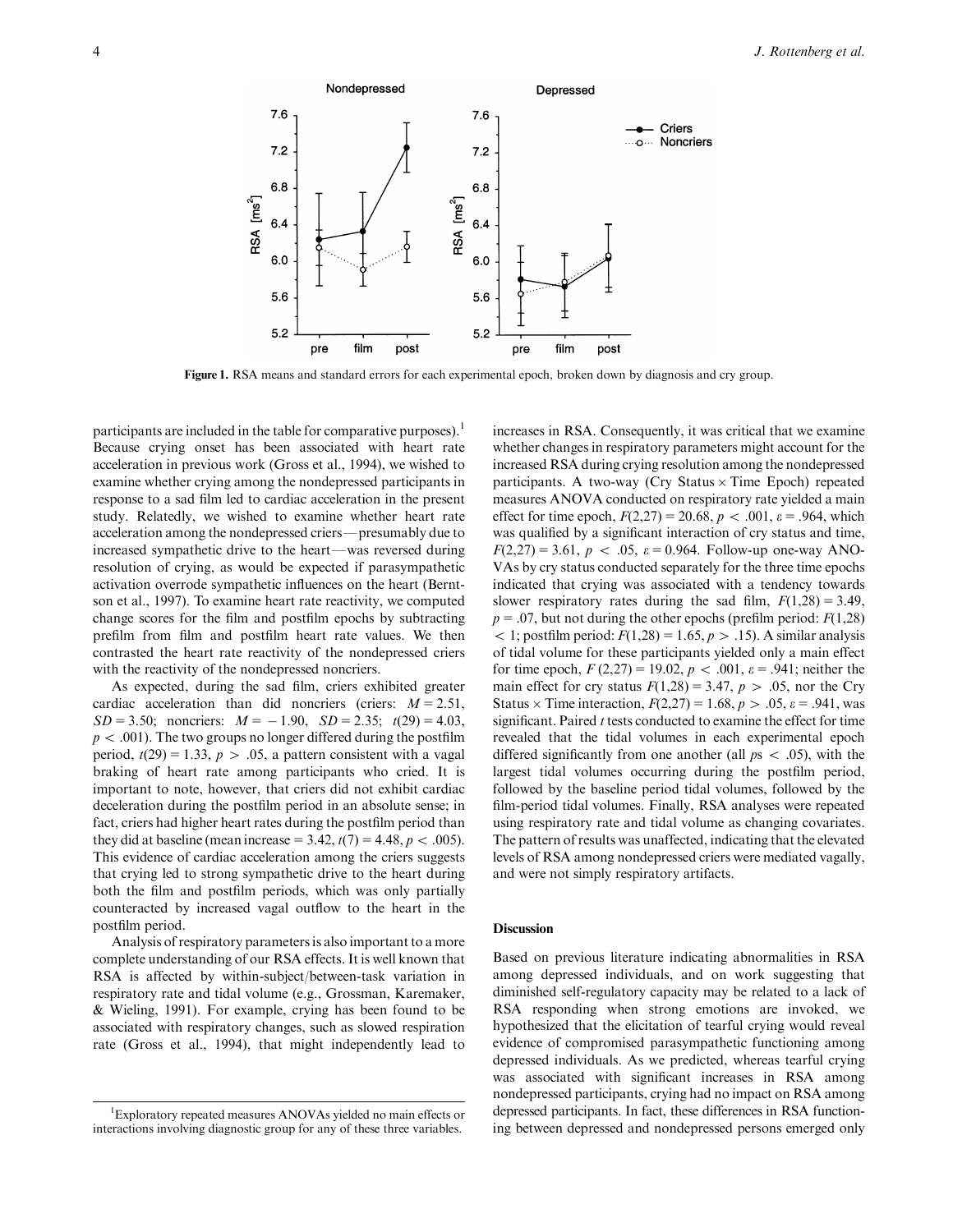Table 1. Means (SD) of Physiological Measures by Diagnosis and Cry Group

|                  | Nondepressed criers<br>$(n = 8)$ | Nondepressed noncriers<br>$(n = 23)$ | Depressed criers<br>$(n = 12)$ | Depressed noncriers<br>$(n = 13)$ |
|------------------|----------------------------------|--------------------------------------|--------------------------------|-----------------------------------|
| <b>RSA</b>       |                                  |                                      |                                |                                   |
| Prefilm          | 6.24(1.43)                       | 6.15(0.93)                           | 5.81 (1.27)                    | 5.65(1.25)                        |
| Film             | 6.33(1.28)                       | 5.91 (0.87)                          | 5.73(1.17)                     | 5.78 (1.14)                       |
| Postfilm         | 7.25(0.77)                       | 6.16(0.81)                           | 6.04(1.29)                     | 6.07(1.26)                        |
| Heart rate       |                                  |                                      |                                |                                   |
| Prefilm          | 75.57 (11.29)                    | 74.89 (9.49)                         | 81.14 (9.72)                   | 74.18 (10.02)                     |
| Film             | 78.09 (12.27)                    | 72.98 (8.64)                         | 80.72 (13.66)                  | 72.70 (9.89)                      |
| Postfilm         | 79.00 (10.93)                    | 76.73 (10.17)                        | 83.14 (11.85)                  | 76.17 (10.41)                     |
| Respiration rate |                                  |                                      |                                |                                   |
| Prefilm          | 13.88 (2.52)                     | 13.84 (2.66)                         | 13.09(2.78)                    | 15.67 (3.66)                      |
| Film             | 15.19(2.01)                      | 17.57(3.16)                          | 14.50(1.68)                    | 18.20(2.41)                       |
| Postfilm         | 13.28 (1.97)                     | 14.51 (2.28)                         | 12.93(1.99)                    | 14.63(3.00)                       |
| Tidal volume     |                                  |                                      |                                |                                   |
| Prefilm          | 392.72 (141.89)                  | 342.01 (140.69)                      | 427.73 (184.39)                | 416.28 (205.71)                   |
| Film             | 400.13 (106.71)                  | 284.44 (130.27)                      | 367.69 (168.44)                | 349.68 (131.82)                   |
| Postfilm         | 531.27 (162.02)                  | 409.97 (119.84)                      | 515.20 (258.91)                | 494.68 (157.76)                   |

Notes: RSA: Respiratory sinus arrhythmia [Logarithm of high frequency heart period power/ms<sup>2</sup>]; Heart rate [beats/minute]; Respiratory rate [breaths/ minute]; Tidal volume [ml].

when crying was elicited—they were not observable during an emotionally neutral baseline period (e.g., Moser et al., 1998).

The data described in this report represent the first empirical evidence that tearful crying in nondepressed, psychiatrically healthy individuals is associated with parasympathetic activation that extends beyond the site of the lacrimal gland to reach target organs such as the heart. We anticipated that nondepressed individuals would exhibit increased systemic parasympathetic tone both during and after crying. Surprisingly, increases in parasympathetic tone were observed only with the resolution of crying episodes. There are several possible reasons why we obtained this temporal pattern of findings. First, it is possible that we did not have sufficient statistical power to detect increased parasympathetic tone during the film period among nondepressed individuals who cried. We should note, however, that there is little indication of increased RSA for nondepressed criers during the film period (see Table 1). Moreover, despite the relatively small sample of nondepressed criers, our statistical power was adequate to detect postfilm period differences in RSA.

A second explanation for the temporal pattern of findings involves the role of attentional factors in the modulation of RSA. Findings from previous studies indicate that deployment of attention may be associated with vagal withdrawal (e.g., Mulder & Mulder, 1981; Suess, Porges, & Plude, 1994). If nondepressed participants cried as a function of their greater attentional deployment toward the sad film, vagal withdrawal associated with this deployment may have masked crying-induced increases in RSA until the removal of the sad film stimulus. To rule out this explanation in future work, it would be useful to use a cryeliciting paradigm that involved less dramatic shifts in attentional deployment (e.g., shift from sad to neutral mental imagery).

Finally, a third explanation for why a delay in RSA activation was observed in the nondepressed criers is that crying is a part of a homeostatic mechanism that, once engaged, invokes a series of physiological changes. Indeed, consistent with prior work, crying onset was associated with heart rate acceleration (Gross et al., 1994). During the postfilm period, however, partial neutralization of crying-related arousal appears to have occurred. Criers did not continue to exhibit cardiac acceleration in the postfilm period relative to their noncrying counterparts, suggesting that higher vagal outflow partially neutralized the accelerative effects

of sympathetic drive on heart rate (Berntson et al., 1997). Moreover, post-sad-film RSA levels in nondepressed criers were not only higher than levels during the sad film, but were higher than levels before the sad film, a pattern of rebound that suggests the operation of an active homeostatic mechanism.

Clinically depressed individuals failed to exhibit increased RSA during crying resolution. This finding has implications for both psychological and physical health. Within an emotionregulation framework, this pattern of responding may reflect a compromise of self-regulatory mechanisms that facilitate recovery from negative emotion in depression. From a physical health standpoint, high RSA has been shown to protect patients diagnosed with coronary artery disease from exaggerated cardiovascular responses to psychological stress (Grossman, Watkins, Wilhelm, Manolakis, & Lown, 1996). Conversely, and consistent with a buffering effect of RSA, the low RSA observed in individuals diagnosed with MDD may mediate the increased risk for cardiac mortality and morbidity seen in this disorder (e.g., Carney et al., 1995; reviewed in Musselman, Evans, & Nemeroff, 1998). One interpretation of the present RSA findings is that crying provides cardiovascular benefits to nondepressed persons that are unavailable to depressed individuals. To comment more conclusively concerning the health consequences of crying in these subject groups, a longer-term assessment of RSA after crying will be needed. Nevertheless, it is noteworthy that the salutary effects of crying observed in the present study are consistent with findings that indicate that verbal and nonverbal disclosure of emotion are associated with improved subsequent health outcomes (e.g., Pennebaker, Barger, & Tiebout, 1989). To extend these findings concerning the possible benefits of crying in future work, it will be critical to measure concurrent changes in psychological state and to compare crying with other forms of negative emotion expression.

It is important to acknowledge two limitations of the current study. First, because we tested females, caution is warranted in generalizing our findings to males. Replication in male samples is also an important future direction in light of recent work that has reported gender differences in RSA among individuals experiencing depressive symptoms (Thayer, Smith, Rossy, Sollers, & Friedman, 1998). Second, in examining RSA differences between depressed and nondepressed participants, we controlled for tidal